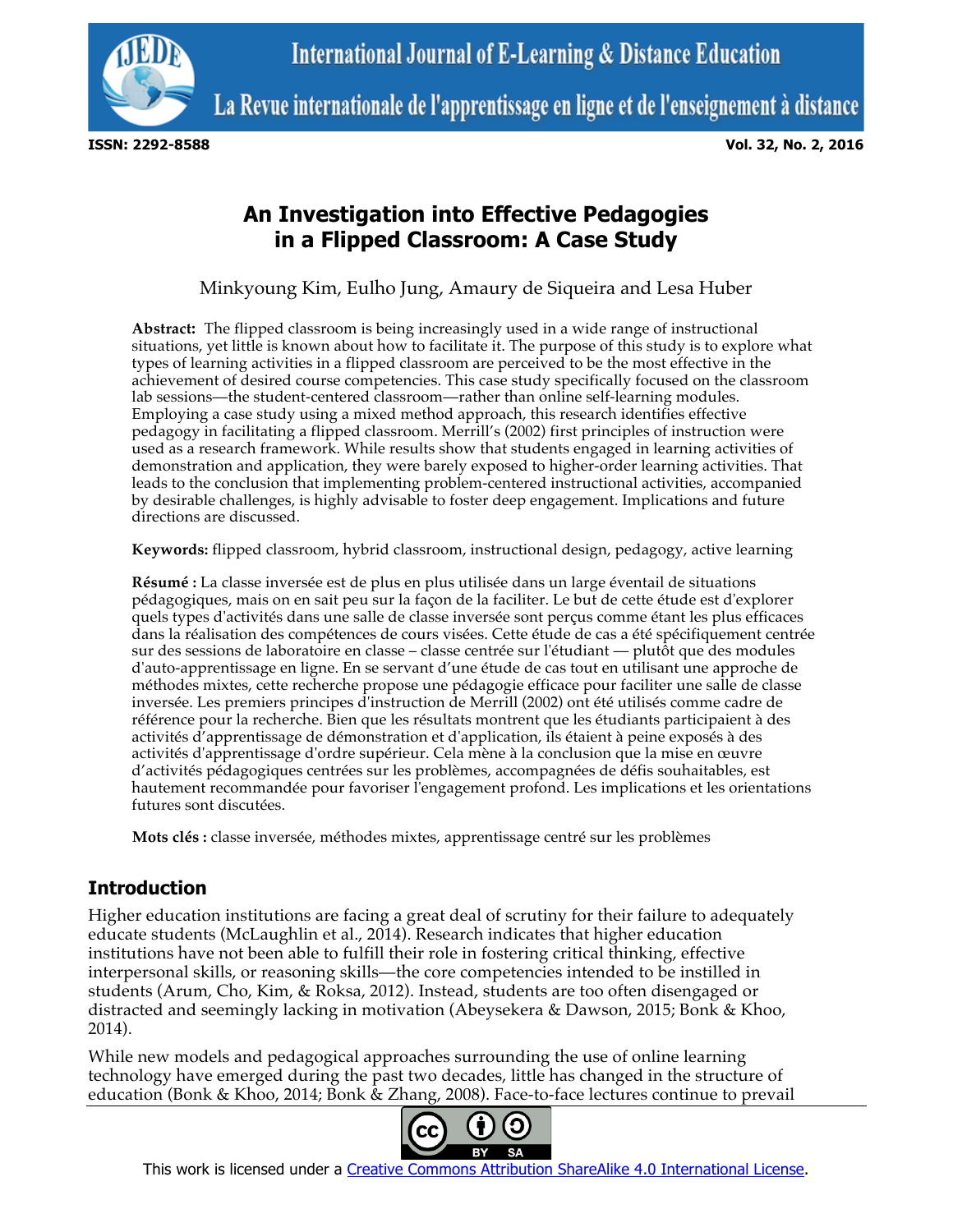in a large proportion of classrooms in the United States (Prober & Heath, 2012). Unfortunately, findings from research on student attention indicate that the average attention span of a student is less than 20 minutes, which results in reduced engagement and interactions, and, in effect, highly ineffective use of time for learning (Stuart & Rutherford, 1978). The prevailing passive learning model—centered on teacher-directed activities and decisions—deprives students of sound educational experiences.

Among the key concerns in higher education today is that instructors are not tapping into the digital learning approaches of their students and they seem in no rush to do so (Schaffhauser, 2016). Suffice to say, there are many challenges that instructors face in motivating adult learners in this new age of digital learning (Kim, 2009; Kim & Frick, 2011). In the midst of such ongoing concerns and calls for change within higher education instructional practices, several potential solutions have been offered including the implementation of the flipped classroom model (Khan, 2012; Strayer, 2007).

A growing body of literature suggests that flipping the classroom can be a viable alternative to facilitating an active learning classroom. In a flipped classroom, students enjoy offloaded content at their own pace while class time is dedicated to participating in learner-centered activities, such as group projects, discussions, or problem-solving, which are developed grounded on an inquiry-based learning approach (Bergmann & Sams, 2012). Instructors play the role more of a "guide on the side" rather than "sage on the stage," serving as coach, facilitator, or mentor. In this context, their duties center on guiding students in solving problems and helping them engage with peers (Reigeluth, 2012). With the flipped classroom concept receiving attention in recent years, research is needed to better understand effective, efficient, and acceptable pedagogical strategies in this new classroom environment. The purpose of this study is twofold. First, we intend to explore types of learning activities in the classroom time of a flipped classroom; and second, to identify activities that are perceived by students and faculty to be effective in the achievement of desired course competencies. This exploratory research is guided by the following two research questions:

- 1. What instructional activities were facilitated in the lab sessions?
- 2. Were the instructional activities helpful for students to achieve the course competencies?

# **Literature Review**

### **Theoretical Framework**

A fundamental premise of the flipped classroom is that migration of lecture materials and learner-to-content interaction to a digital online delivery format creates opportunities for learning through socially constructed face-to-face instructional events (Tucker, 2012). Theoretical justification for the flipped classroom as an effective approach to instruction requires a review of student-centered theories. As noted by Bishop and Verleger (2013), theories supporting flipped classroom practices revolve around the missed opportunities of more traditional instructor-centered classroom models (Pluta, Richards, & Mutnick, 2013). Traditional classroom instruction provides higher barriers to the realization of studentcentered classrooms (Berge, 1998).

Application of social constructivism principles to the design of flipped instruction affords opportunities for the acquisition of knowledge through social interaction, peer feedback, and the co-construction of knowledge (Lave & Wenger, 1991; Scardamalia & Bereiter, 2016, February 22; Tobias & Duffy, 2009). The constructivist framework suggests a set of instructional principles for the design of an effective student-centered learning environment. First, all learning activities should be anchored to a larger, meaningful task or problem. Learning in context provides opportunities for engagement with content beyond memorization. Second, learning activities should support learners' sense of ownership for the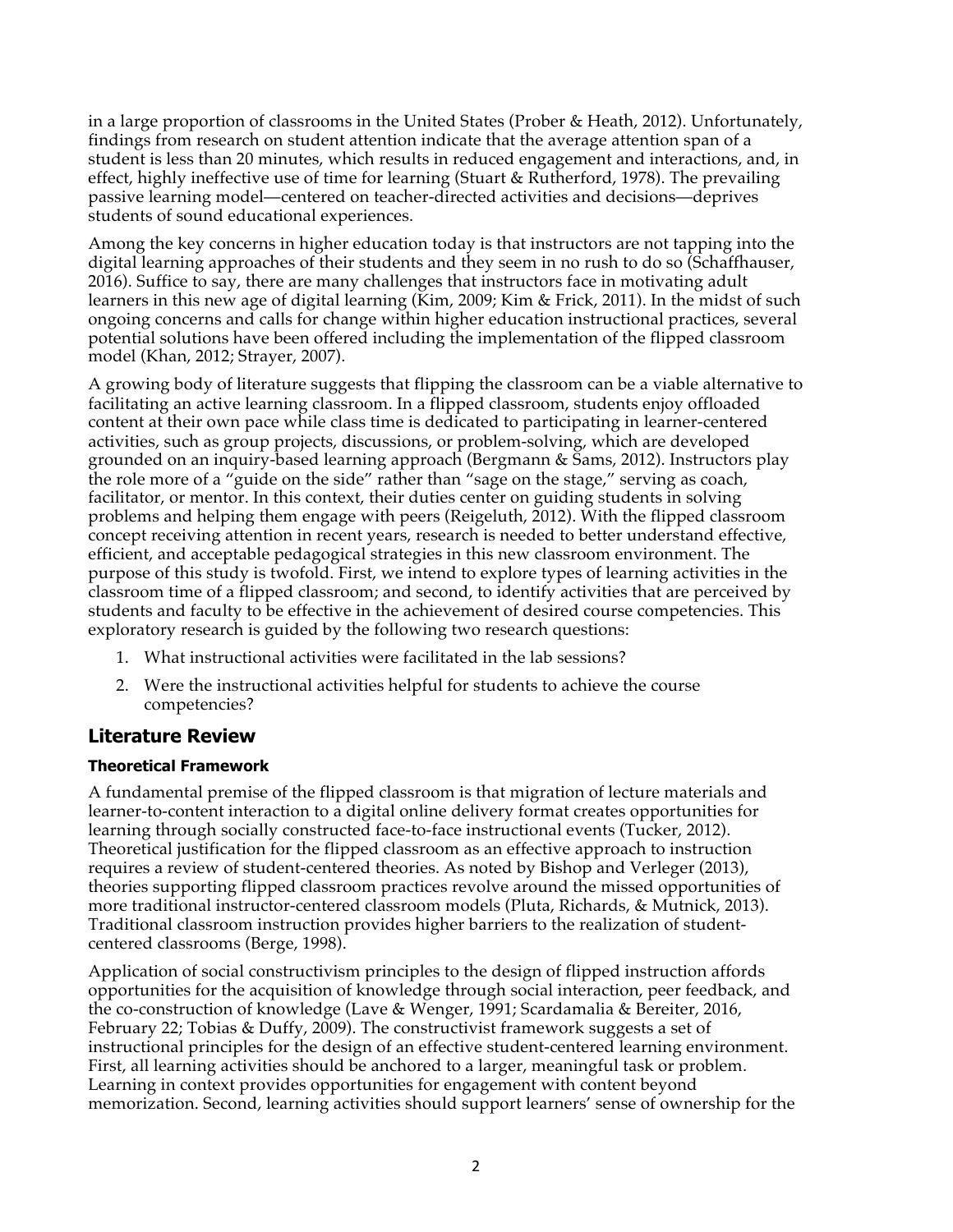overall task. Ownership for learning outcomes refers to strategies that closely align learners' personal goals with that of the course. Third, tasks and problems should reflect as much as possible an authentic context. Authentic learning activities provide consistent alignment between cognitive demands on the learners and on the environment. Fourth, learners should develop a sense of ownership of the process used to find a solution to problems. Learners should be challenged to think and present their solutions. The instructor's role should challenge and support learners' thinking and not dictate and facilitate learners' problemsolving processes (Savory & Duffy, 1995). While social constructivism defines the epistemological foundation for student-centered learning, active learning and problem-based learning theories inform in greater detail methods for the design of flipped classroom instruction.

Active learning is broadly defined as any instructional method that increases learners' engagement in the learning process, critical thinking and reflection—provided that students demonstrate reflective engagement with the content (Prince, 2004). Active learning can occur when a teacher stops lecturing and students ask a question or work on a task that is designed to help their understanding such as think–pair–share discussion or pair up works, and share their answers with the entire class (Andrews, Leonard, Colgrove, & Kalinowski, 2011). Such an approach to the design of instruction situates learning within the construction of knowledge afforded through peer-interaction and immediate feedback.

Collaborative learning also plays an important role in supporting flipped classroom methods. From an instructional design perspective, collaborative learning requires specific strategies supporting positive interdependence, face-to-face interaction, individual accountability, interpersonal skills, and group self-evaluation (Doolittle, 1995). Problem-based learning is an instructional strategy in which students are asked to present meaningful solutions to contextualized, ill-structured problems. Hmelo-Silver (2004) argues that problem-based instruction supports student problem-solving skills while re-enforcing the effectiveness of collaborative learning. With the above constructs in mind, we utilize Merrill's (2002) first principles of instruction, as it provides a framework to evaluate the pedagogical design of content aimed at cognitive learning. Merrill's instructional design framework proposes five components related to the design of instruction: (1) activation of prior experience, (2) demonstration of skills, (3) application of skills, (4) integration of these skills into real-world activities, and (5) a problem-centered approach. To be specific, activation helps students learn by being directed to recall prior knowledge or experiences. Demonstration can be facilitated through presenting new knowledge in the context of real-world tasks and examples. Application is promoted when the learner applies new knowledge based on instructor feedback. Integration occurs in learners' life through reflection, discussion, debate, and/or presentation of new knowledge. And Merrill stated that instructions should be problemcentered, implying that students learn more when they engage in relevant real-world tasks or problems (Merrill, 2002)

### **Research on the Flipped Classroom**

Systematic empirical research on the effects of inverting in and out-of-classroom activities on learning outcomes and students' satisfaction is scant (Goodwin & Miller, 2013). According to Abeysekera and Dawson (2015), the flipped classroom can be characterized by a change in use of out-of-class time and in-class activities that emphasize active learning, problem solving, and peer learning. In the literature review conducted by Bishop and Verleger (2013), scholars consider the flipped classroom as any course that provides a combination of out-of-class instructional tasks, in-class student-to-student activities, and lectures. The themes of empirical research on the flipped classroom focused on students' perception of their learning experiences.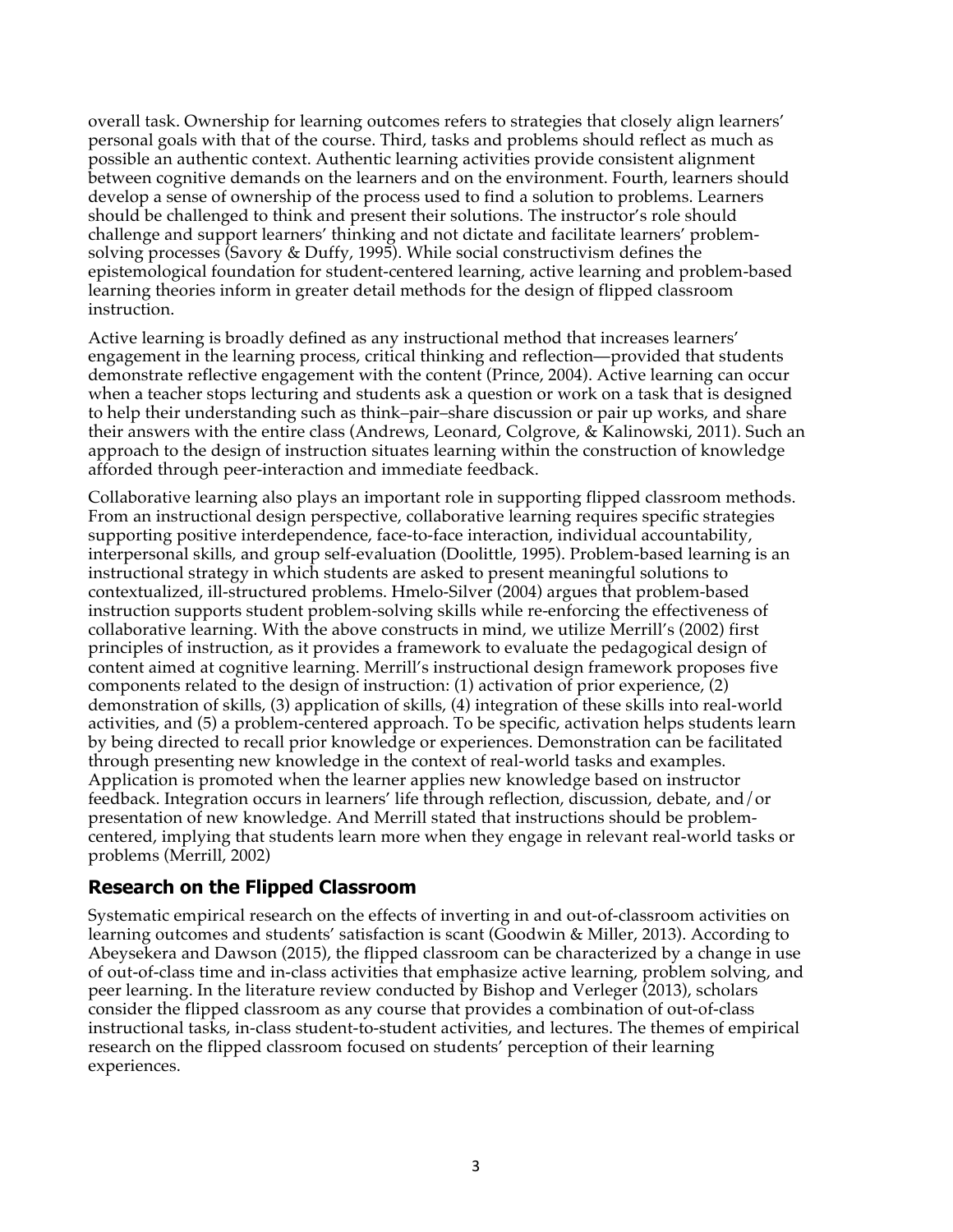Overall measurements of students' perceptions across studies are relatively consistent (Bishop & Verleger, 2013; Day & Foley, 2006; Foertsch, Moses, Strikwerda, & Litzkow, 2002). While the majority of participants seem to be better prepared for classroom work after completing the homework assignment, a small number of students seem to dislike the flipped classroom structure. Face-to-face lectures are preferred over video delivered instruction. Highly interactive face-to-face class time is more satisfying than instructor-to-student lectures. Only two studies have examined student performance as a function of flipped classroom instructional intervention. Both studies show an increase in performance favorable to flipped classroom groups (Day & Foley, 2006; Foertsch et al., 2002).

A more recent review of the scope of flipped classroom research shows inconclusive findings on the effectiveness of this approach over conventional teaching methods (O'Flaherty & Phillips, 2015). Most flipped classrooms focus on the asynchronous delivery of pre-lecture content and in-class, face-to-face synchronous activities (Mason, Shuman, & Cook, 2013; Prober & Khan, 2013). Flipped classroom pedagogy must be clearly articulated to faculty and students in order to minimize confusion with the learning process (Ferreri & O'Connor, 2013; Mason et al., 2013). While some studies report increased student satisfaction with the flipped classroom approach, few articles used rigorous methodology to evaluate educational outcomes (O'Flaherty & Phillips, 2015).

Results from the review of the flipped classroom literature suggest that there is a lack of consensus about the best combination of instructional principles that most effectively integrate in- and out-of-classroom activities. There also seems to exist across studies a lack of clarity on specific tasks and activities that can best elicit the advantages of the constructivist approach to learning. It is the purpose of this paper, therefore, to begin to address these gaps in the research literature by exploring effective ways in which to structure learning tasks in the context of flipped classroom instruction.

# **Method**

### **Mixed Methods Approach**

This study employed a mixed methods approach, a research design that uses both quantitative and qualitative data to answer a particular question or set of questions (Hanson, Creswell, Clark, Petska, & Creswell, 2005). The utilization of a mixed methods approach can provide several benefits, including triangulation, complementarity, development, initiation of another question, and expansion (Greene, Caracelli, & Graham, 1989). Qualitative data were gathered through a series of observations of classroom activities and a semi-structured open-ended interview with the instructor, while results from a Likert-scale survey generated data for quantitative analysis. The processes of data collection and analyses were grounded on Merrill's (2002) First Principles of Instruction—(1) Task/Problem-Centered, (2) Activation, (3) Demonstration, (4) Application, and (5) Integration.

### **Context and Participants**

Flipped classrooms are composed of two primary sections—(1) Self-paced online learning outof-class (i.e., lecture videos), and (2) face-to-face sections for engaging in instructional activities. The course was a graduate public health class, addressing mostly foundational theories and models used in the field of public health. The class was a 3-credit required course for first-year master's students, and contained 14 online modules and two exams. Starting in Fall 2014, the primary instructor decided to flip the class by providing weekly learning modules in *Canvas*, which was adopted as the school-wide learning management system. Each weekly module provided a brief task and learning-related instructions, an hour-long selfpaced online lecture, and supplementary resources such as readings. The preloaded self-paced lectures were designed and developed by two experienced instructional designers and the course instructor using an e-learning authoring tool, *Articulate Storyline.* Each lecture included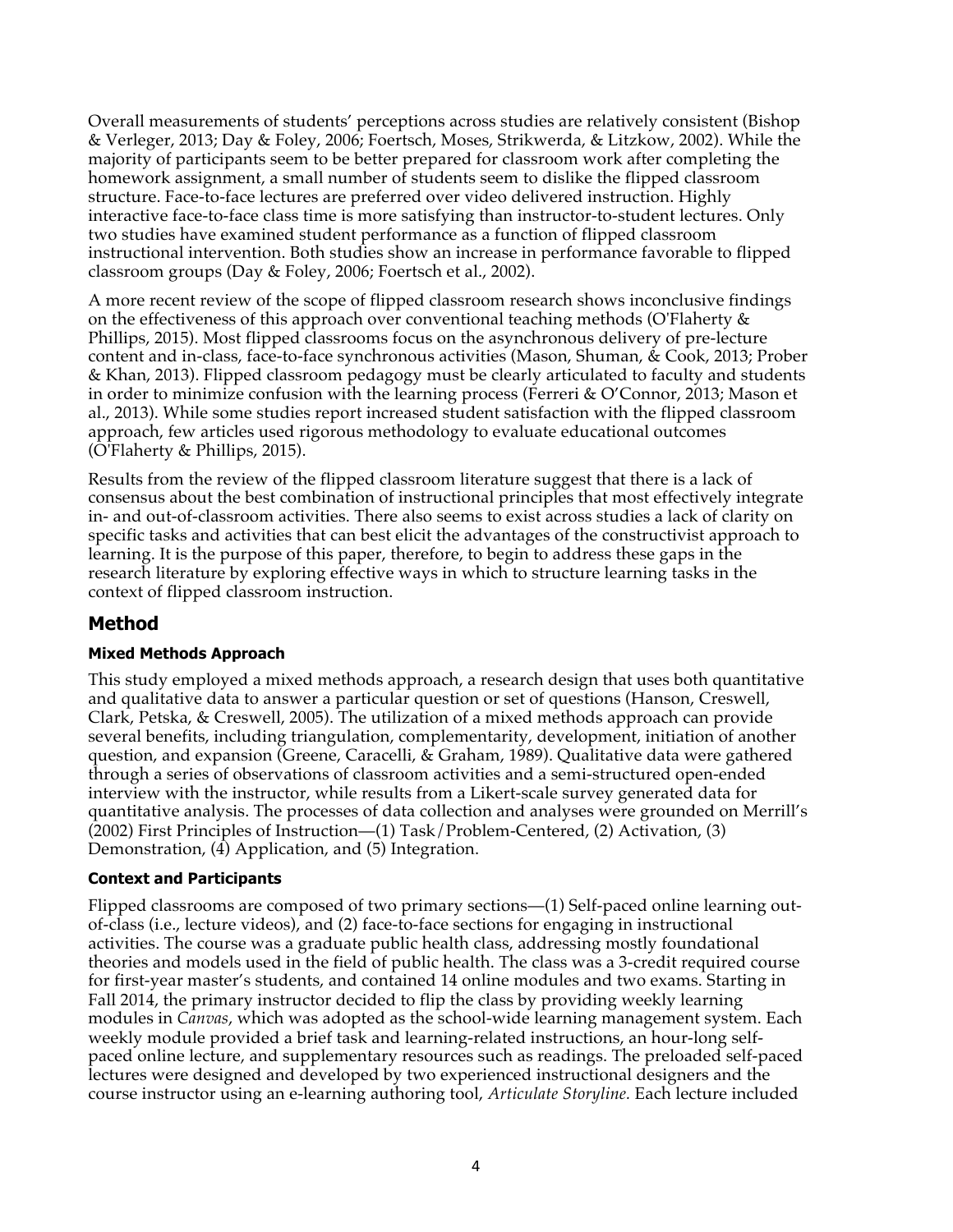five main sub sections; (1) warm-up, (2) learning objectives, (3) lessons and self-assessment, (4) activities, and (5) summary. Such activities primarily took place in the classroom before flipping the class. It was the students' responsibility to watch the weekly online lectures and finish assigned readings before coming to the labs so that they could engage in deep discussions and apply the lecture content covered in the online lessons.

The participants in the study were 70 graduate students enrolled in the course and the instructor for the introductory graduate course. The instructor had sufficient expertise in the public health knowledge base and classes using face-to-face pedagogical instruction, yet she was new to the flipped classroom format.

### **Data Collection and Analysis**

We used three data sources—(1) classroom observation, (2) a student survey, and (3) an instructor interview. All three data were used to address the first research question (What kinds of instructional activities were facilitated in the lab sessions?) while only survey data were used for the second research question (Were the instructional activities helpful for students to achieve the course competencies?).

**Classroom Observation.** Four researchers conducted three non-intrusive observations of lab sessions to identify the kinds of instructional activities that were being facilitated in the lab session. Each laboratory session was designed to lead students through several in-class activities and lasted approximately 60 minutes. During observation, researchers produced field notes along with timestamps describing the instructor and student's actions for each event. Upon completion, classroom events were coded according to Merrill's (2002) five principles of instruction. According to Armstrong, Gosling, Weinman, and Marteau (1997), inter-rater reliability measurements strengthen the validity and reliability of qualitative studies by ensuring agreement across multiple coders. Since four researchers were involved in observations, it was important to ensure inter-rater reliability by computing Fleiss' Kappa value (Fleiss & Cohen, 1973). We conducted three observations, which required three computational processes. As a result, we obtained .693, indicating substantial agreement with observers' interpretations on instructional activities based on the five principles of instruction. Table 1 provides details.

|                         | Lab 1 | Lab 2 | Lab 3 | Average |
|-------------------------|-------|-------|-------|---------|
| Percentage of agreement | 72.0  | 92.3  | 69.02 | 77.77   |
| Kappa value             | .611  | .893  | 0.574 | 0.693   |

#### **Table 1. Inter-rater Reliability**

**Student Survey.** We administered the survey to 70 graduate students, asking about their perception of how well learning activities were facilitated in labs, and how much those learning activities helped in the achievement of course competencies. Our survey questionnaire was based on the course evaluation instrument for assessing Teaching and Learning Quality (TALQ) (Frick, Chadha, Watson, Wang, & Green, 2009). TALQ synthesized different learning frameworks for addressing student learning and teaching from multiple points of view but we focused only on questions related to Merrill's first principles of instruction in a course (Merrill, 2002; Merrill, Barclay, & Van Schaak, 2008). In total, 15 5- Likert-scale questions were developed, with the last question being open-ended. We included sub-questions for each item, asking whether or not an activity was perceived as helpful in achieving course competencies. For validity of the questionnaire, we also compared the TALQ questions with the original framework proposed by Merrill (2002).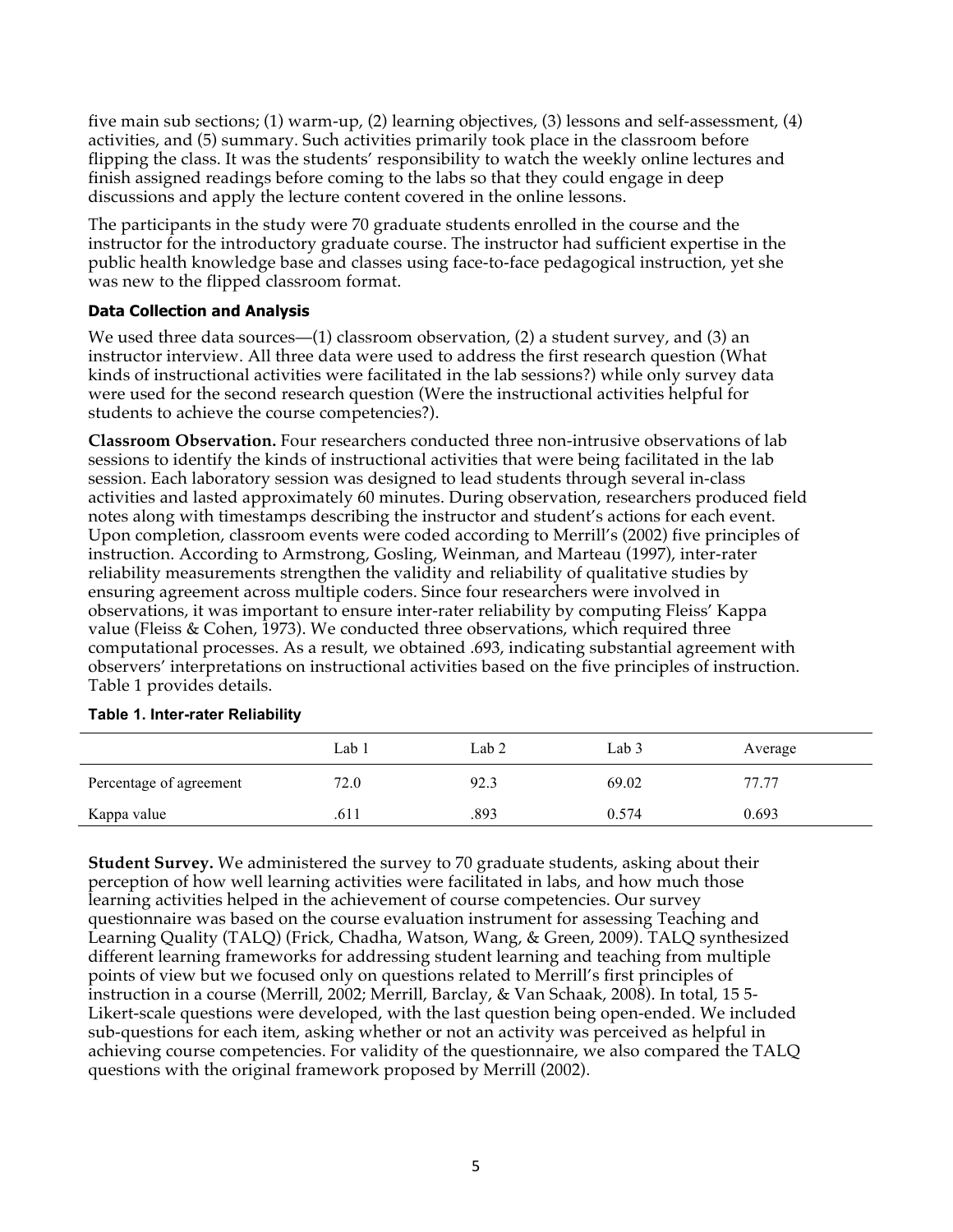**Instructor Interview.** At the end of the semester, the four researchers conducted a semistructured interview for an hour with the instructor of the course. To gain in-depth data about how the instructor felt about the flipped classroom format, we asked questions about the instructor's perceptions of achievement of learning outcomes, effectiveness of the activities, barriers, and benefits based on the Merrill's (2002) first principles of instruction. In responding to both in-general questions and incident-oriented questions, the instructor was able to recall sufficient diverse events and perceptions of the class. Upon completion of the interview, the four researchers conducted thematic analysis and several important themes were highlighted from the thematic analysis (Braun & Clarke, 2006).

### **Results and Findings**

We provide the results and findings that followed from the data collection. The first question is addressed by classroom observations, student survey, and instructor interview data while the second question is explained only by the survey results. Again, Merrill's first principle of instruction is used to organize our findings. The five components of Merrill's first principle are: (1) activation of prior experience, (2) demonstration of skills, (3) application of skills, (4) integration of these skills into real-world activities, and (5) problem-centered.

### **What Instructional Activities Were Facilitated in the Lab Sessions?**

Observational data illustrate that the most frequently used principle in the lab was 'application.' The instructor spent 35% of lab time applying the concepts, rules, and procedures of the lecture. Most of the application activities were 5-10 minutes long and were conducted as small group or pair-up discussions about what the students had learned in the lecture so that they could practice or try out what they had learned in the lab. After each activity, students shared their discussions with the class, and the instructor gave feedback and wrapped up the discussion. All four researchers agreed that the instructor had been successful in enhancing student engagement in discussion. Many of the pair-up and group discussion activities required students to do something, such as complete a worksheet to earn participation points. All lab sessions we observed had an active atmosphere. Students though, seemed to rush in completing the tasks, since the lab sessions lasted only 60 minutes. Overall, the pace of the labs was fast yet engaging. For the fast-paced classes, it was essential to stay on track to complete the classroom tasks. Even so, the instructor did not neglect those who came in late, although she had many activities to facilitate in a limited amount of time. Content was domain-specific, but not too knowledge-heavy. Students' responses to open-ended survey questions indicated that the concepts were easy-to-follow without many challenges encountered.

'Demonstration' was the second most frequently used principle (30% of lab time) from the observation data. The instructor provided students with the main concepts of the weekly lessons to help students refresh their memory of online lectures and retain information. The instructor utilized a wide range of hands-on examples and multimedia resources to help students understand the concept. She then let students think of related examples for comparing and contrasting the concepts. She also provided hands-on examples to address new concepts and theories. According to responses on the open-ended student survey questions, students found hands-on examples helpful and relevant to their lives.

'Integration' activities were also conducted to provide students an opportunity to explore how they could apply what they had learned to the real world (21%). Although relatively less occupied in the class due largely to the abstract nature of the content—public health theories and models—integration activities were provided whenever relevance emerged.

Most 'activations' were observed at the beginning of the lab (14%). Activation-related instructional activities were mostly done in group or paired-up discussions. One sample activation activity addressed the importance of a social network for health. Students were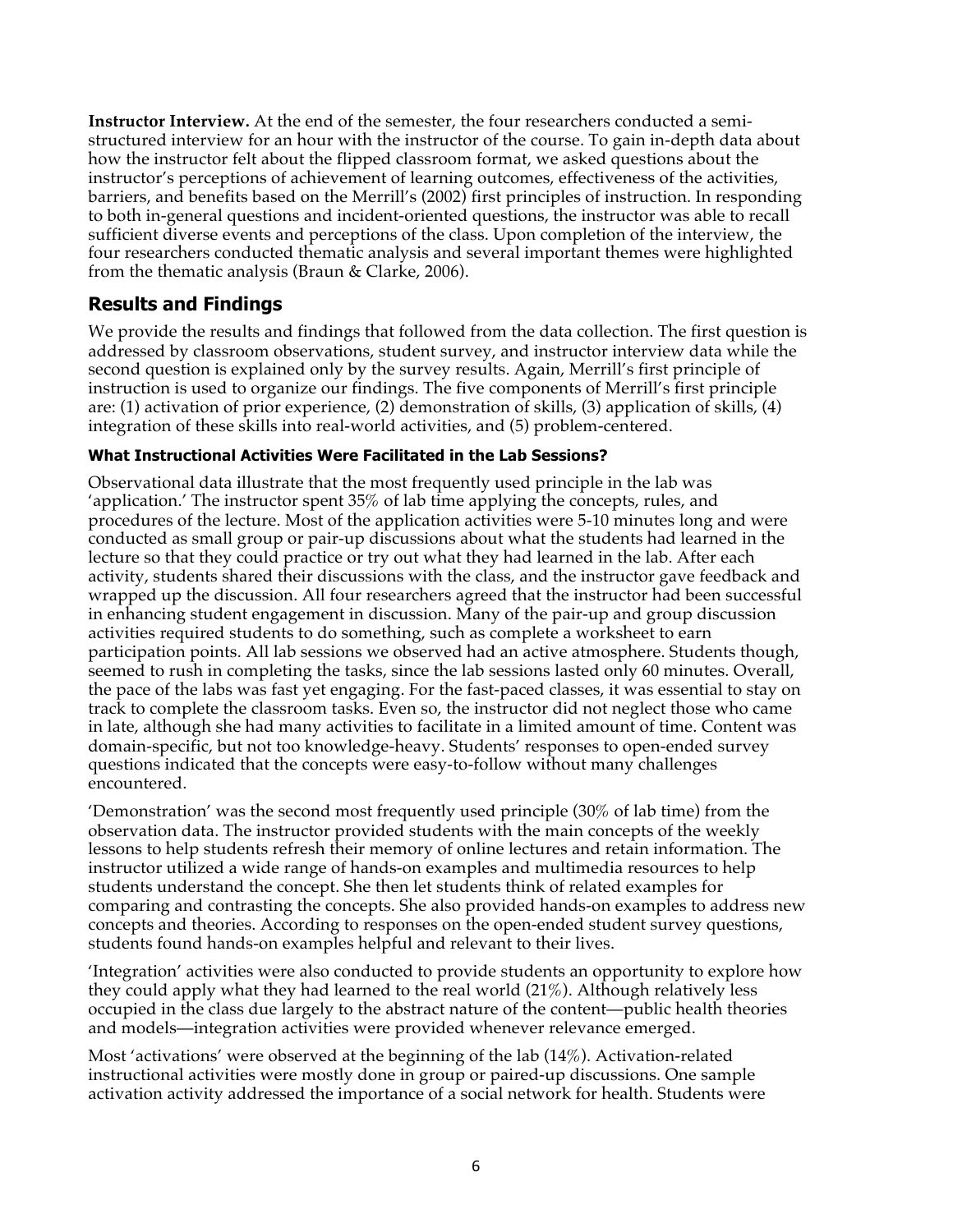given a piece of paper to write down the names of acquaintances and friends with whom they were connected to visualize their social network. The instructor provided gentle sentimental background music while they engaged in this activity. Due to the emotional relevance, students appeared immersed and deeply engaged in the activity.

No activities related to 'problem-centered' were observed in the three class sessions. The interview and survey data indicated a small portion of 'problem-centered' activities in nonobserved class sessions. Figure 1 summarizes the instructional activities observed during the three class sessions.



*Figure 1: The average portion of each category from the three labs.*

While the results of the survey illustrate the effectiveness of learning activities and facilitation from the students' perspective, the interview with the instructor added additional points about the five principles from the instructor's point of view.

The result of the three survey questions associated with 'demonstration' indicated that the instructor showed a proficient facilitation of 'demonstration' in the lab (4.15 out of 5). Students reported that the instructor demonstrated skills in fostering learning objectives in the labs by providing examples and counter-examples. Also, the instructor provided alternative ways of understanding the same ideas or skills. Given that demonstration is the second most frequently used principle according to the observation (30% of lab time), we came to understand that the instructor placed an emphasis on demonstration activities from the instructor interview. For example, the instructor stated, "I did use some media to present new knowledge. I had some video clips, and when possible I actually tried to have students, be the ones to generate that knowledge."

In terms of 'activation', survey data revealed that 'activation' was well facilitated in the lab (4.11 out of 5). Students strongly agreed the instructor provided a learning structure that helped them to mentally organize new knowledge and skills and also allowed students to connect past experience to new ideas and skills. The instructor also made efforts to activate student prior knowledge. According to the instructor,

I did try to do that in bring in something that would already be familiar and then build on that with some of the newer content. For example, before I explained the conceptual works of public health, I let the students draw their own social networks so that they would realize how many people are actually in their networks.

Seeing the scores of 'application' (3.93 out of 5), we can interpret that students had opportunities to practice or try out what they learned in this course but the students did not feel 'application' activities were facilitated well, which is directly contradictory to the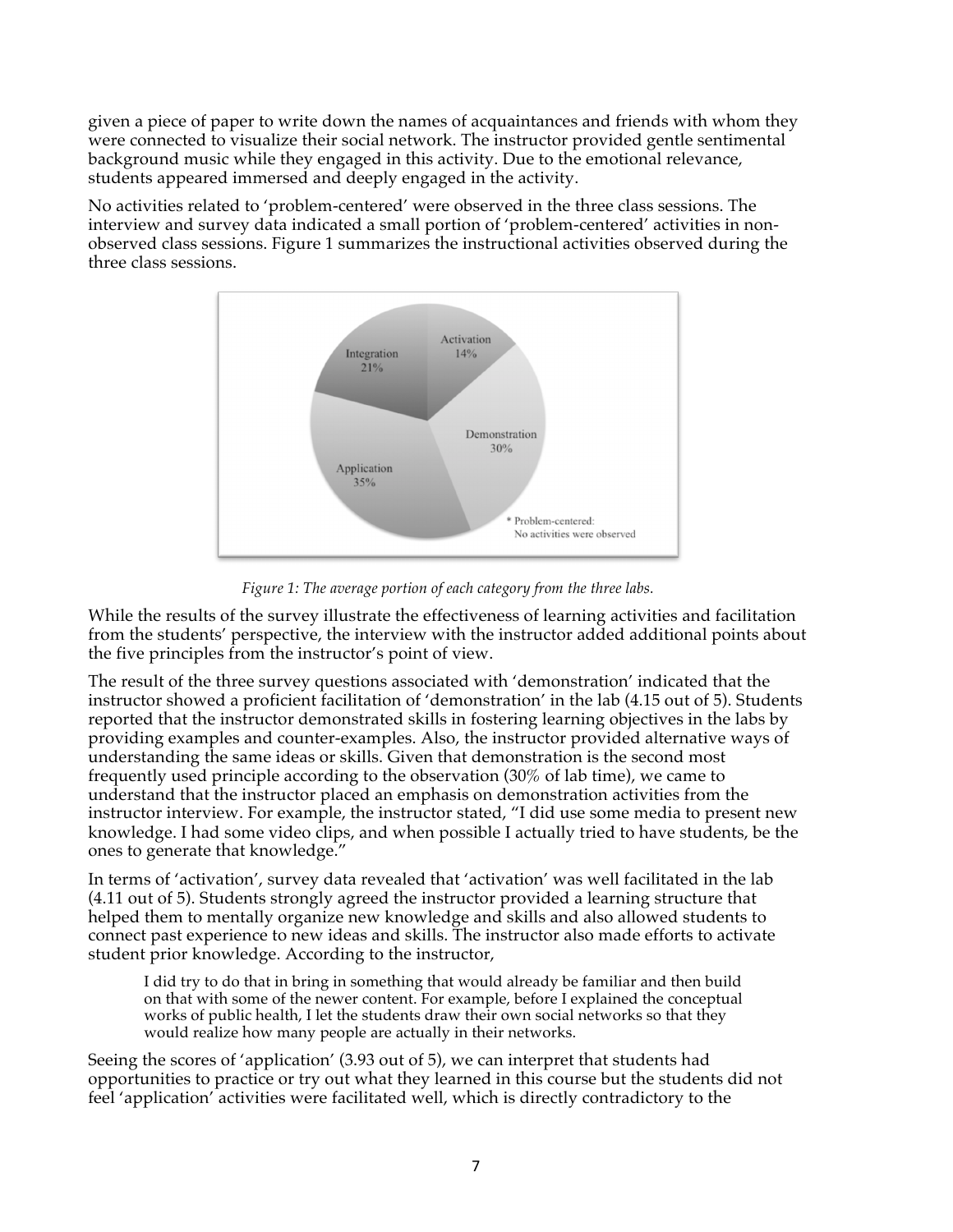instructor's emphasis on the labs. In particular, the score of the questions, "My course instructor gave me personal feedback or appropriate coaching on what I was trying to learn," and "the instructor detected and corrected errors I was making when solving problems, doing learning tasks, or completing assignments" were relatively low compared to other items (3.82 out of 5). The somewhat low score was an unexpected finding, as we all observed that the instructor endeavoured to provide as many hands-on activities as possible. Here is the instructor's reflection on 'application' activities:

Application was at least to me the most important part of the labs and something that I tried to do every single time. I think every lab they would break up into groups…So, applying the content is something very tangible and that was actually something we did like I think in every lab.

The discrepancy between the instructor and students' perception on 'application' activities might be explained by the formatting of the open-ended questions on the survey. For example, many students reported that the lab sessions were too short and they did not have sufficient time to digest the content. Quoting one student, "Application was the most important part of the labs, but just doing simple activities with no challenges is not very helpful for learning". This may be related to the high degree of motivation and the appropriate amount of time required for processing new concepts and knowledge. Also, students and the instructor both found insufficient time for "Just-in-Time" learning and interaction. Moreover, students reported that the activities and exercises were not challenging, resulting in the decrease of student engagement and motivation.

Also, the instructor reported challenges with student accountability. The lab sessions were designed to provide authentic tasks in alignment with the online lectures. The instructor found that some students did not watch the lecture online and thus had difficulty in engaging in the lab sessions, which later resulted in ineffective learning. Quoting the instructor,

…Holding students accountable for things is very important. I know there is a little bit of a divide between they're adults and they're in charge of their learning. So, they get to decide, whether they're going to participate, or watch the content, or do the reading, or whatever it might be.

For the 'integration' (3.97 out of 5), they agreed that the lab activities allowed them to reflect on, discuss with others, and defend what they learned. But students indicated that there was not enough opportunity to publicly demonstrate to others what they had learned in the course. In contrast to 'application', the instructor believed that she did not have much chance to promote 'integration,' which, she assumed, might be addressed when students would complete internships and the culminating experience. In the interview, the instructor indicated that she seldom asked questions associated with integration. For

The instructional principle that received the lowest number was 'problem-centered' learning (3.43 out of 5). As noted above, 'problem-centered' learning was not observed in the three class sessions, and the low survey score would suggest it was the activity least often used in the rest of the lab sessions.

Centered on her teaching philosophy, the labs were facilitated with the intention of making the best use of lab time to apply what students learned in the online self-paced online modules and to have a deep discussion with others. Themes from the interview with the lab instructor were: active learning, engagement, positive learning, development of skill sets, awareness of a need to align with learning objectives, retention of knowledge, and consistent structure of lab sessions. The instructor's active learning and engagement approach was well reflected during the conversation. Even while demonstrating, the students were encouraged to think of handson and related examples, and they were asked to do something after presenting new concepts or theories. Pair-up or group works were the main methods for synthesizing concepts while they articulated the thinking process and results of the cases (Andrews et al., 2011).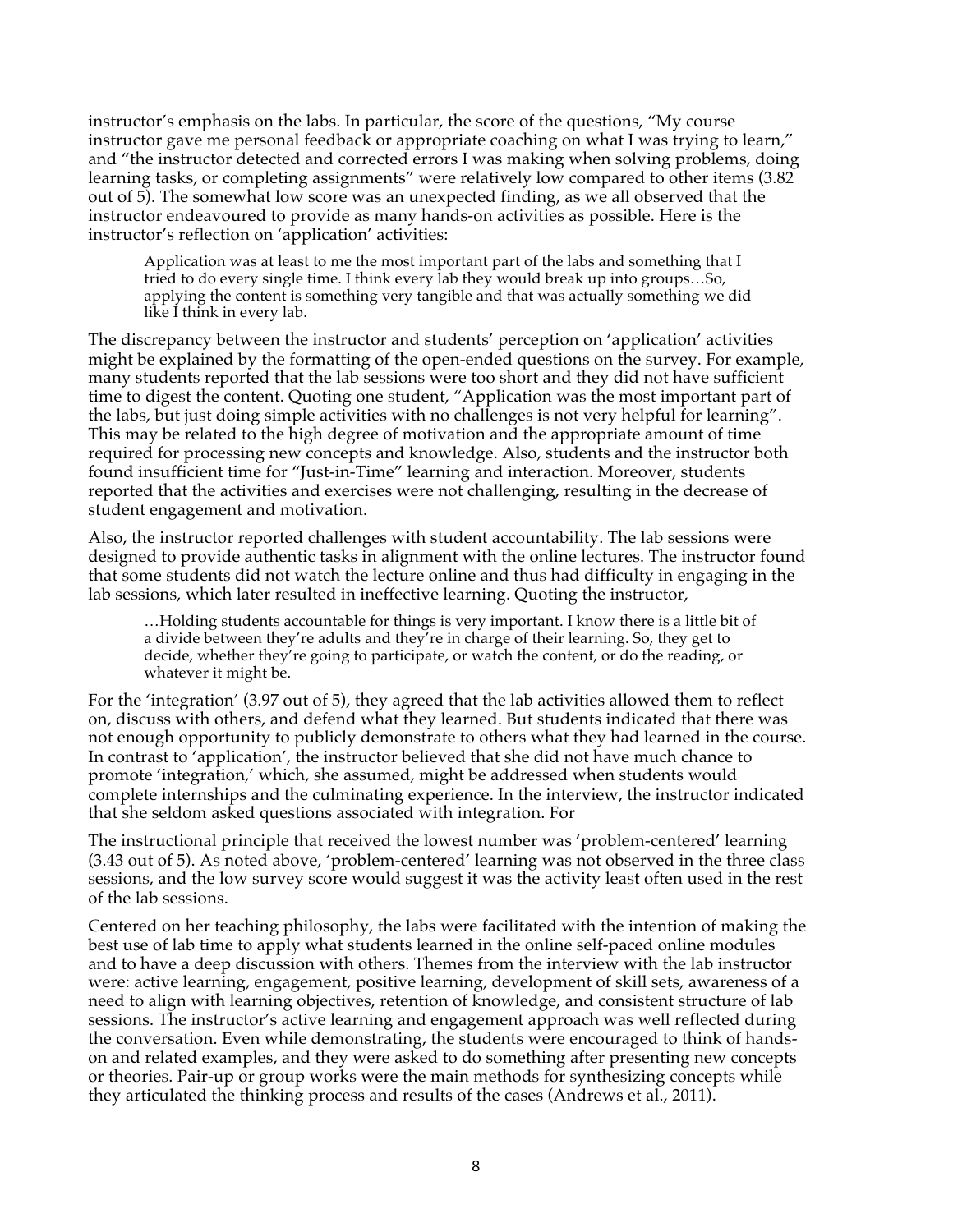Figure 2 shows student perception of lab activities based on first principles of instruction.



*Figure 2: Student perception of lab activities.*

Centered on her teaching philosophy, the labs were facilitated with the intention of making the best use of lab time to apply what students learned in the online self-paced online modules and to have a deep discussion with others. Themes from the interview with the lab instructor were: active learning, engagement, positive learning, development of skill sets, awareness of a need to align with learning objectives, retention of knowledge, and consistent structure of lab sessions. The instructor's active learning and engagement approach was well reflected during the conversation. Even while demonstrating, the students were encouraged to think of handson and related examples, and they were asked to do something after presenting new concepts or theories. Pair-up or group works were the main methods for synthesizing concepts while they articulated the thinking process and results of the cases (Andrews et al., 2011).

In summary, data from observations suggest that 'demonstration (30%)' and 'application (35%)' were the two most frequently facilitated activities but the survey result shows that students perceived 'demonstration (4.15)' and 'activation (4.11)' were well facilitated, and that eventually helped them achieve course competencies. Problem-centered instruction was the least often used and not effectively facilitated (3.43).

### **Were the Instructional Activities Helpful for Students to Meet the Learning Objectives?**

We have reported, based on observations, survey, and interview, which instructional activities were most often facilitated in the lab sessions. In this section, we report how these activities helped students meet the course competencies based on the survey data. Descriptive statistics of the survey indicates that problem-centered activities were not very well facilitated (3.43), but those were helpful in achievement of course competencies (3.63). 'Activation (4.14)' and 'demonstration (4.05)' were shown to be very well facilitated and helpful in the achievement of desired outcomes. 'Application' was rated somewhat lower (3.97), which is attributable to the short length of lab sessions, easy tasks, and one-time (consumable) activities rather than a long-term project (e.g., capstone project), evidenced by survey open-ended questions.

Figure 3 shows the survey results on perceived effectiveness on facilitation and helpfulness of learning activities in labs.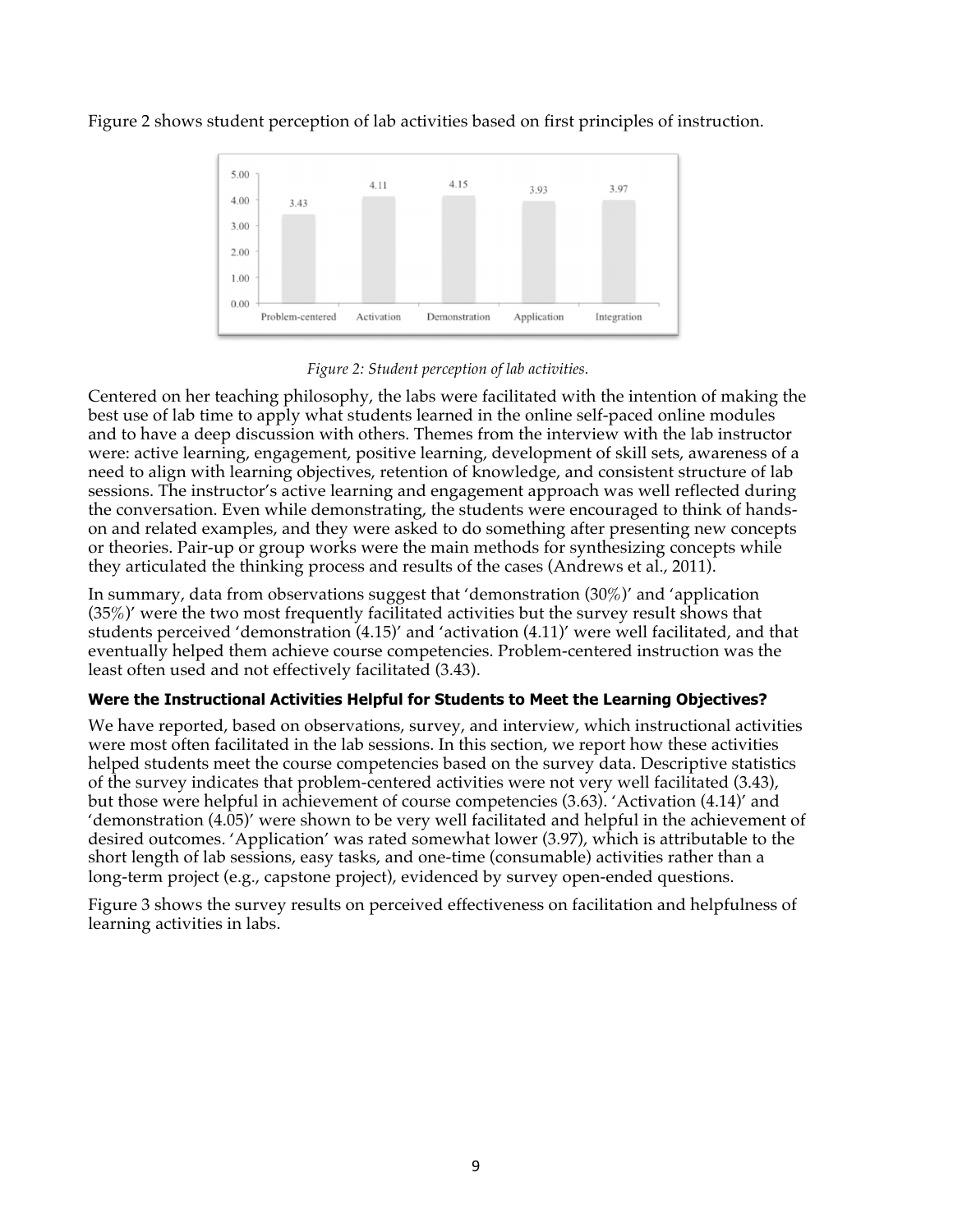

*Figure 3: Survey result on perceived effectiveness on facilitation and helpfulness.*

Correlation and multiple regression analyses were also performed to examine the relationship between the five principles of instruction and the degree of perceived helpfulness in the achievement of course competencies. The result of the multiple regression model with all five predictors results in students' experiencing the learning activities based on the five principles of instruction are positively correlated with the achievement of course competencies ( $R^2 = .804$ , p < .001). Table 2 summarizes the multiple regression analysis results.

Looking at the results in detail, 'Application' is the only independent variable that is not statistically significant, although 'application' activities were the center of the labs. Students reported that 'application' activities were relatively less helpful in achieving desired course competencies. Thirteen students' responses in open-ended questions in the survey partially explain that application activities were too short to deeply think about the problem with no challenges. This suggests that the class should have implemented more real-world practice and in-depth projects so that students could appreciate appropriate challenges that foster knowledge development. One student wrote "…I felt that making the activities more about real-world application or more of an interactive case study would be more helpful".

**Table 2. Multiple-regression Analysis**

| <b>Model Summary</b> |                     |          |                          |                   |               |  |
|----------------------|---------------------|----------|--------------------------|-------------------|---------------|--|
|                      |                     |          |                          | Std. Error of the |               |  |
| Model                |                     | R Square | <b>Adjusted R Square</b> | Estimate          | Durbin-Watson |  |
|                      | $.897$ <sup>a</sup> | .804     | .785                     | 1.17208           | 2.178         |  |

| мочет эчиниат у |                     |                   |                          |          |               |  |
|-----------------|---------------------|-------------------|--------------------------|----------|---------------|--|
|                 |                     | Std. Error of the |                          |          |               |  |
| Model           |                     | R Square          | <b>Adjusted R Square</b> | Estimate | Durbin-Watson |  |
|                 | $.897$ <sup>a</sup> | .804              | .785                     | .17208   | 2.178         |  |

| <b>Coefficients</b> |                                    |            |              |       |      |  |  |
|---------------------|------------------------------------|------------|--------------|-------|------|--|--|
|                     |                                    |            | Standardized |       |      |  |  |
|                     | <b>Unstandardized Coefficients</b> |            | Coefficients |       |      |  |  |
| Model               | B                                  | Std. Error | Beta         |       | Sig. |  |  |
| (Constant)          | 2.260                              | 1.324      |              | 1.707 | .094 |  |  |
| Problem-centered    | .738                               | .231       | .241         | 3.190 | .002 |  |  |
| Activation          | .987                               | .391       | .241         | 2.528 | .015 |  |  |
| Demonstration       | 1.395                              | .447       | .289         | 3.122 | .003 |  |  |
| Application         | .511                               | .325       | .133         | 1.573 | .122 |  |  |
| Integration         | .810                               | .260       | .239         | 3.113 | .003 |  |  |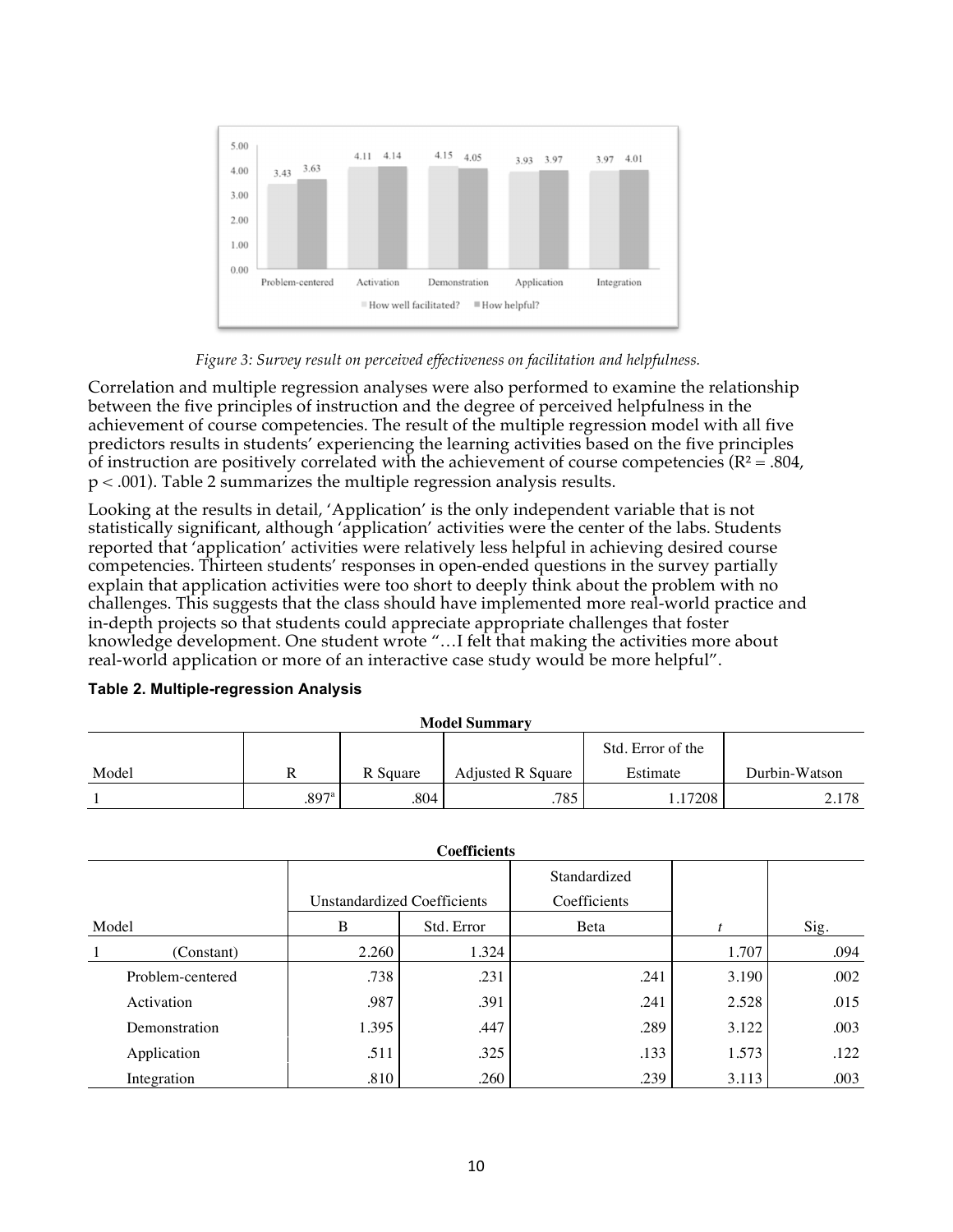### **Discussion**

In our case, the lab was intended to provide an authentic learning experience with hands-on examples for the online component; application was an important component to be addressed.

Key takeaways were drawn from data analysis. Firstly, data suggested that 'demonstration' occurred more than the 'problem-solving' approach. From a conversation with the instructor, we believe providing required instructional activities that check learners' understandings on a weekly basis would be beneficial. However, thirty percent of lab time used for demonstration activities is significant, leaving insufficient time for deep interactions and discussions.

Secondly, while the labs offered a variety of instructional activities that help students engage with each other, observational, interview, and survey data all indicated that students were focused on completing tasks. One of the interesting findings from the open-ended questions of the survey stated that students felt they were mostly engaged in understanding-check activities rather than knowledge-developing activities during the lab sessions. Students confirmed this by saying they did not feel a significant challenge in their learning process, which we interpret as the main cause of the lack of *desirable difficulty* that later directly influenced student motivation (McDaniel & Butler, 2011; McDaniel & Einstein, 2005; Metcalfe, 2011; Yue, Bjork, & Bjork, 2013). The flipped classroom is supposed to provide students with opportunities for a knowledge-constructing process (Michael, 2006).

One area for improvement though might take into account that the class was not very problem-centered. Much class time was used for checking the understanding of student knowledge, but with few challenges. This may have led to the inability to fulfill the fundamental purpose of the class, requiring problem-centered instructional strategies embedded in the semester.

In addition to the lack of problem-centeredness, one of the major concerns raised by both students and the instructor was the time constraints built into the course. Students reported that attending a 60-minute-long face-to-face lab session once a week was not sufficient to achieve in-depth knowledge of theories and models introduced in the online lectures. This led to reduced time for providing personalized feedback for individual students and relatively less attention to monitoring the individual learning process. This student-instructor ratio and the time constraints call for a strong need to contemplate an alternative avenue to fulfill the need for an application-oriented class with an individualized learning plan using current resources.

One way to address the time constraint problem is to use both online spaces and the face-toface classroom as an active place for learner interaction. In this class, students were required to watch the preloaded lecture module and read assigned articles outside of class. In addition, they were encouraged to be more active in online space. Teachers also use online space as a tool to check student understanding so that they provide tailored just-in-time instruction based on student questions through online prior to class (Berrett, 2012). Facilitating a weekly assessment of online lectures in the formats of reflective writing, discussion forums, or creating artifacts will maintain a sound degree of tension that can help learners routinize the format of the course.

Another effective way to address the lack of problem centeredness could be the implementation of the Problem-Based Learning (PBL) approach (Hmelo-Silver, 2004; Hmelo-Silver & Barrows, 2006, 2008; Hmelo-Silver, Duncan, & Chinn, 2007). Unlike the traditionally formatted classroom, the PBL approach enables instructors to facilitate a learner-centered classroom where the learners are highly responsible for their own learning. We suggest including instructional activities that promote deep learning and thoughtful reflection on content.

A positive learning culture is considered a catalyst for the flipped classroom. This comes from a highly interactive class where learners engage in problems, projects, and peers. Hence, the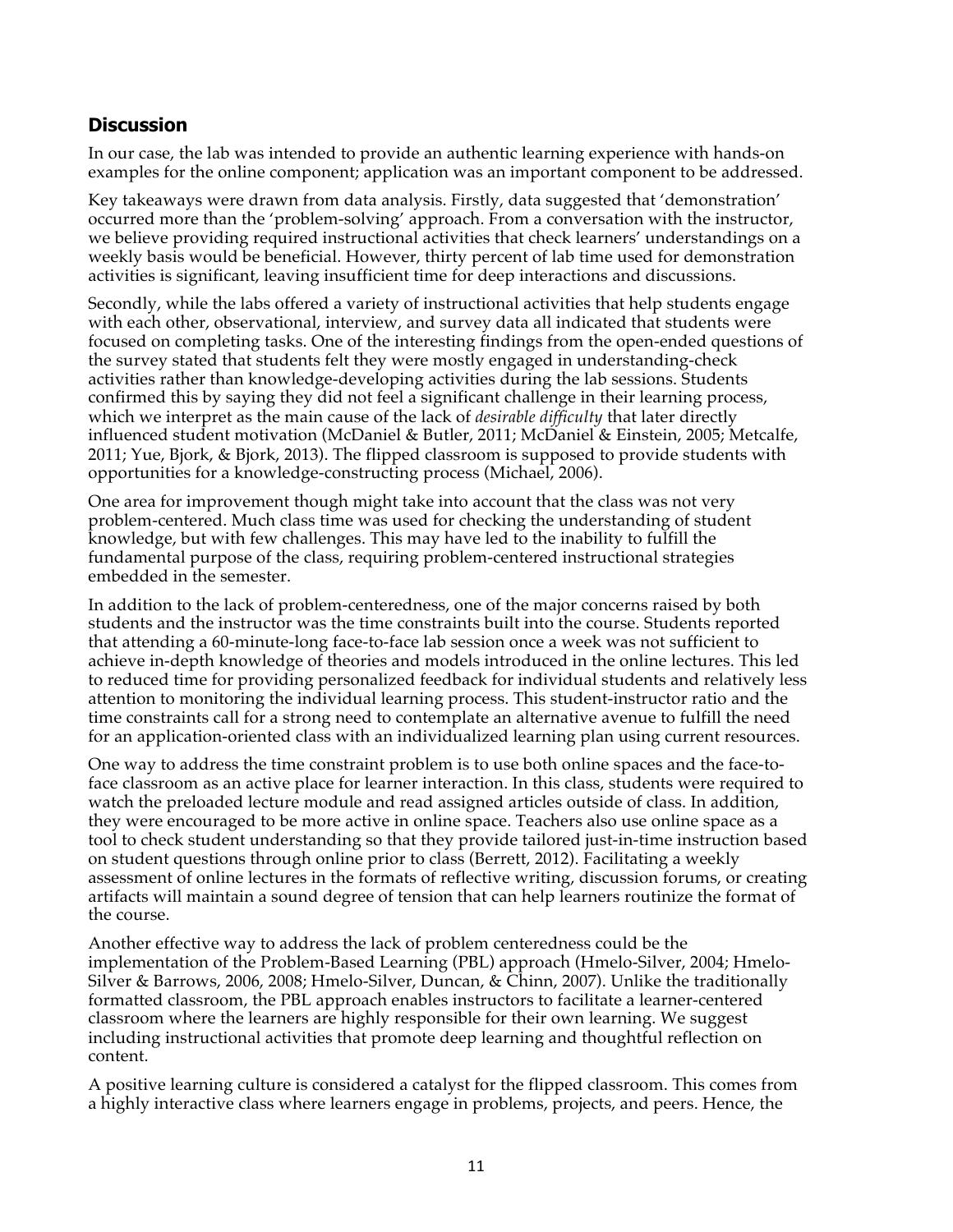effectiveness of such a format for instruction is expected to enhance students' utilization of the classroom as a place of discussion. Here the learning culture comes into play through encouragement of a fear-free environment while a supportive peer-learning classroom becomes a prime need.

Recognizing the lack of 'problem-centered' activity, we believe it is advisable to embed a project-based learning process with milestones to achieve, requiring a group effort to create something so that students strive to maximize their learning experiences. The frequent use of application activities fulfilled the main purpose of the labs, as corroborated by the instructor and students. However, the provision of personal feedback in place of group feedback is needed so that students can better internalize and digest learning content at their own pace. Interestingly, the students wanted a period longer than 60 minutes for their lab sessions. Students needed longer time for reflection on the content, an active attitude that impressed all of us.

# **Implication**

The flipped classroom shows promise for student-paced learning, utilizing class time for deep learning activities, flexible customizability of curriculum, and helping learners become selfdirected learners with the support of technology. The flipped classroom is intended to enhance students' higher-order thinking, critical thinking, and collaboration competencies. On the other hand, it requires greater preparation time, and involves student resistance to a new approach, accountability, and content coverage. Flipping the class is about redesigning courses, which requires a considerable amount of time and resources. Higher education institutions are in need of responding to different educational needs by providing appropriate support. Furthermore, pedagogical support in alignment with technology is necessary. Providing sufficient student support for effective learning is another important aspect, and instructional design support in the course preparation phase is essential.

To address this, strong motivation of teachers is a must in the preparation of a well-designed course, and this is enhanced by institutions' efforts and support. Recognizing that the flipped classroom has not yet established a strong research base, more empirical research needs to be conducted to elaborate the approach. Collaboration between institutions, faculty, and students is an urgent need.

# **Conclusion**

This study intended to begin to identify a set of sound instructional design principles for a face-to-face section of flipped classroom context. In this study, lab sessions utilized mostly 'application' and 'demonstration', which is aligned with the purpose of labs in the flipped classroom setting. However, most of the instructional activities in the lab were expendable rather than continuous, leaving a short period of time for students to engage in activities. Naturally, students seemed not deeply engaged in activities, resulting in perceptions of learning without challenges. This is largely attributable to the large proportion of 'demonstration', in other words, lectures and understanding check-ups, which are rather loworder thinking activities (Bloom, 1956). Also, one of the key lessons learned from the case include the importance of 'accountability' and a consideration of required assessments that monitor student's learning progress. An effective use of lab time might incorporate a semesterlong PBL approach so that students collaboratively learn from each other by solving real-world problems and creating artifacts in association with the concepts. In doing so, it is important to maintain 'desired difficulty' to maintain the high motivation of the learners. One limitation of this study is that we only investigated the lab sessions. Since the online lectures and lab sessions are intertwined, it is also important to address what happened in the lecture sessions. Therefore, future research should address the link between the two sections.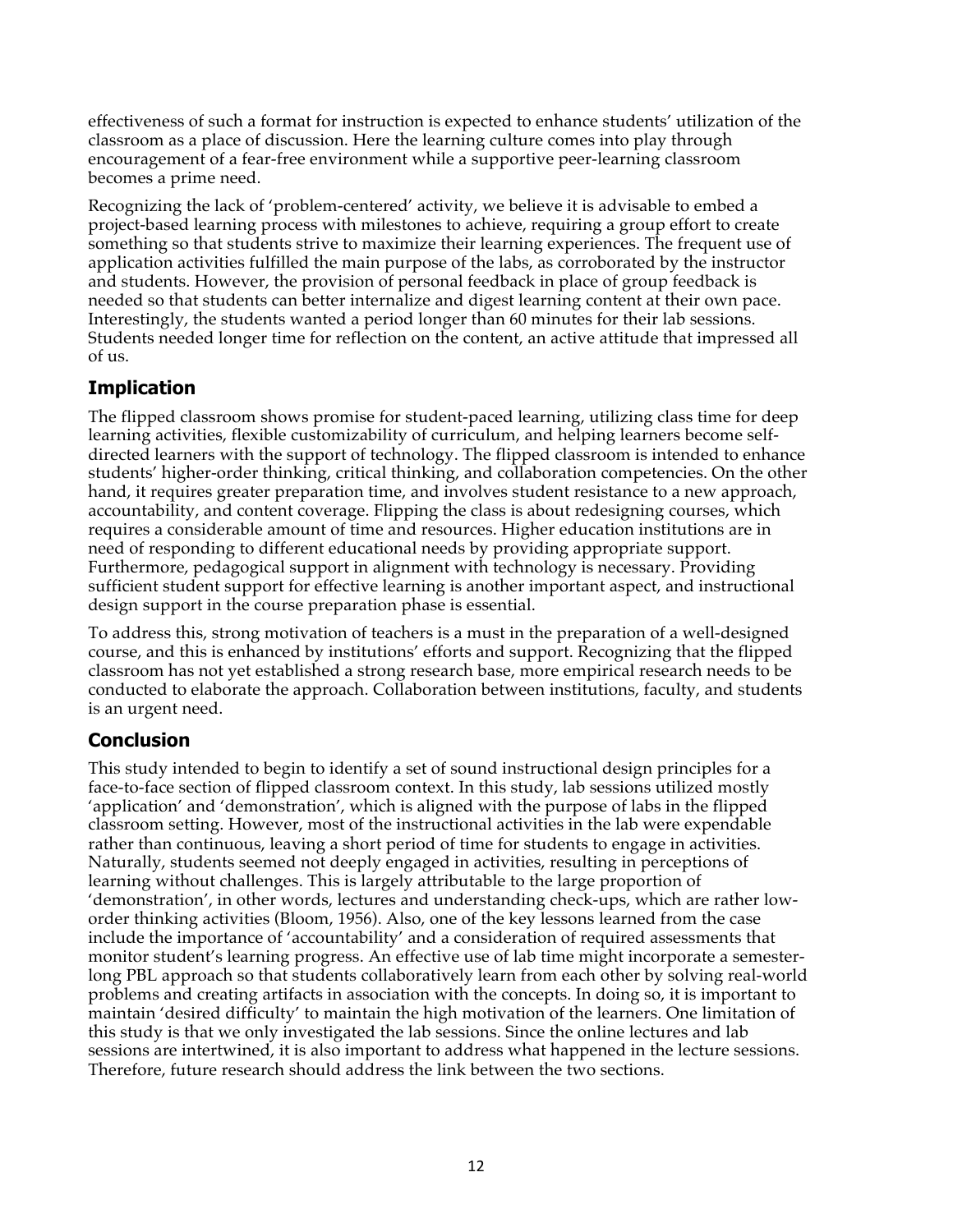This case study is exploratory in nature and much remains undiscovered in the literature on the flipped classroom. Although more exploratory studies need to be done for theory development in the flipped classroom, future research should also employ controlled studies that investigate student performance throughout a semester using a range of measurement tools. Faculty, instructional designers, curriculum designers, and trainers would benefit from the flipped classroom research, which clearly articulate the relations between effects and activities.

### **References**

- Abeysekera, L., & Dawson, P. (2015). Motivation and cognitive load in the flipped classroom: definition, rationale and a call for research. *Higher Education Research & Development, 34*(1), 1-14.
- Andrews, T., Leonard, M., Colgrove, C., & Kalinowski, S. (2011). Active learning not associated with student learning in a random sample of college biology courses. *CBE-Life Sciences Education, 10*(4), 394-405.
- Armstrong, D., Gosling, A., Weinman, J., & Marteau, T. (1997). The place of inter-rater reliability in qualitative research: an empirical study. *Sociology, 31*(3), 597-606.
- Arum, R., Cho, E., Kim, J., & Roksa, J. (2012). *Documenting uncertain times: Post-graduate transitions of the 'Academically adrift' cohort.* New York: Social Science Research Council.
- Berge, Z. L. (1998). Barriers to online teaching in post-secondary institutions: Can policy changes fix it? *Online Journal of Distance Learning Administration, 1*(2).
- Bergmann, J., & Sams, A. (2012). *Flip your classroom: Reach every student in every class every day.* International Society for Technology in Education.
- Berrett, D. (2012). How 'flipping'the classroom can improve the traditional lecture. *The Chronicle of Higher Education, 12,* 1-14.
- Bishop, J. L., & Verleger, M. A. (2013). The flipped classroom: A survey of the research. Paper presented at the *ASEE National Conference Proceedings*, Atlanta, GA.
- Bloom, B. S. (1956). *Taxonomy of educational objectives. Handbook I: Cognitive domain.* New York: David McKay.
- Bonk, C. J., & Khoo, E. (2014). *Adding some TEC-VARIETY: 100+ activities for motivating and retaining learners online*. OpenWorldBooks.com and Amazon CreateSpace.
- Bonk, C. J., & Zhang, K. (2008). *Empowering online learning: 100+ activities for reading, reflecting, displaying, and doing.* San Francisco: Jossey-Bass.
- Braun, V., & Clarke, V. (2006). Using thematic analysis in psychology. *Qualitative Research in Psychology, 3*(2), 77- 101.
- Day, J., & Foley, J. D. (2006). Evaluating a web lecture intervention in a human–computer interaction course. *IEEE Transactions in Education, 49*(4), 420-431.
- Doolittle, P. E. (1995). Understanding cooperative learning through Vygotsky's zone of proximal development. Paper presented at the *Lilly National Conference on Excellence in College Teaching*, Columbia, SC.
- Ferreri, S. P., & O'Connor, S. K. (2013). Redesign of a large lecture course into a small-group learning course. *American Journal of Pharmaceutical Education, 77*(1).
- Fleiss, J. L., & Cohen, J. (1973). The equivalence of weighted kappa and the intraclass correlation coefficient as measures of reliability. *Educational and Psychological Measurement, 33,* 613-619.
- Foertsch, J., Moses, G., Strikwerda, J., & Litzkow, M. (2002). Reversing the Lecture/Homework Paradigm Using eTEACH® Web-based Streaming Video Software. *Journal of Engineering Education, 91*(3), 267-274.
- Frick, T. W., Chadha, R., Watson, C., Wang, Y., & Green, P. (2009). College student perceptions of teaching and learning quality. *Educational Technology Research and Development, 57*(5), 705-720.
- Goodwin, B., & Miller, K. (2013). Evidence on flipped classrooms is still coming in. *Educational Leadership, 70*(6), 78-80.
- Greene, J. C., Caracelli, V. J., & Graham, W. F. (1989). Toward a conceptual framework for mixed-method evaluation designs. *Educational Evaluation and Policy Analysis, 11*(3), 255-274.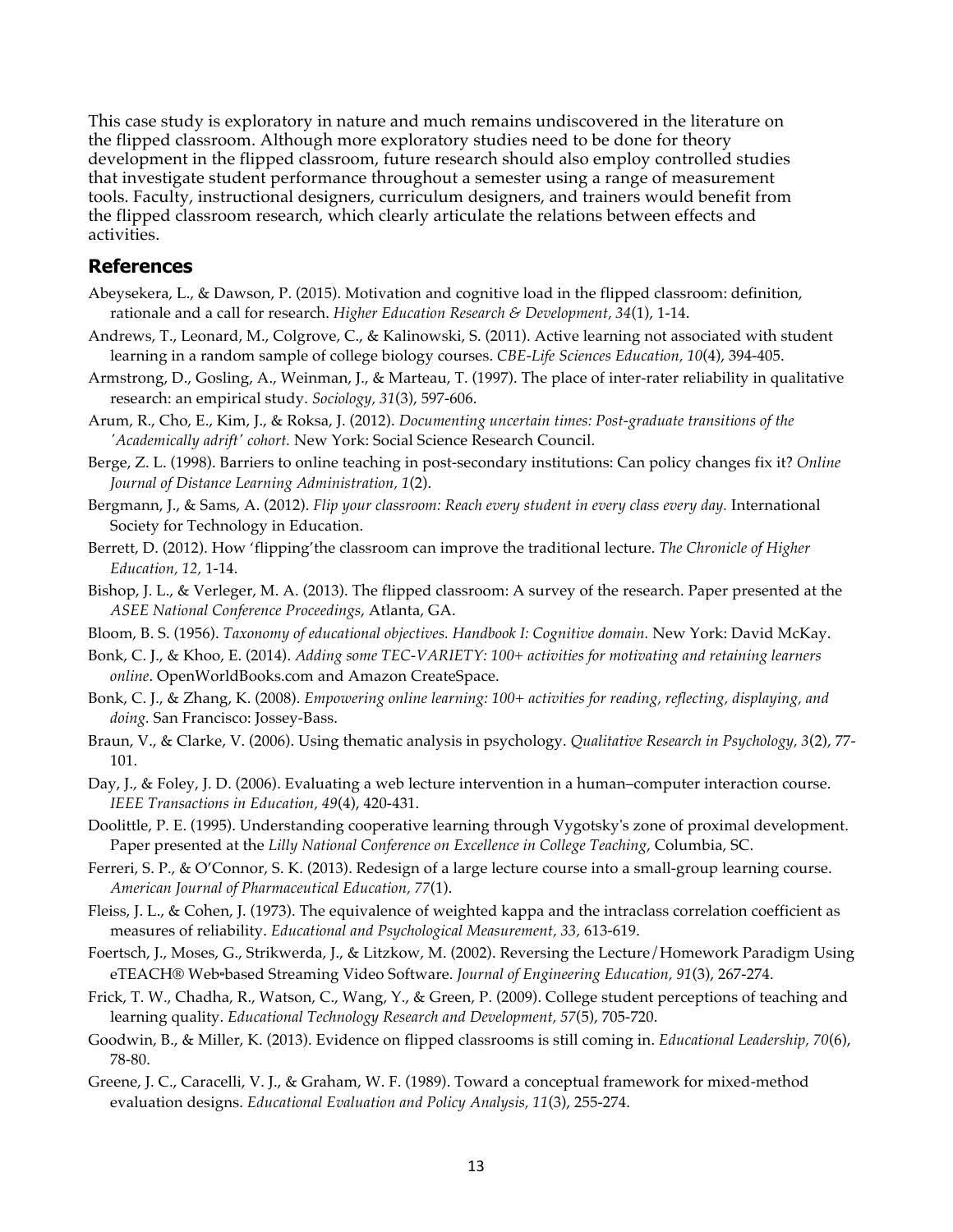- Hanson, W. E., Creswell, J. W., Clark, V. L. P., Petska, K. S., & Creswell, J. D. (2005). Mixed methods research designs in counseling psychology. *Journal of Counseling Psychology, 52*(2), 224.
- Hmelo-Silver, C. E. (2004). Problem-based learning: What and how do students learn? *Educational Psychology Review, 16*(3), 235-266.
- Hmelo-Silver, C. E., & Barrows, H. S. (2006). Goals and strategies of a problem-based learning facilitator. *Interdisciplinary Journal of Problem-based Learning, 1*(1), 4.
- Hmelo-Silver, C. E., & Barrows, H. S. (2008). Facilitating collaborative knowledge building. *Cognition and Instruction, 26*(1), 48-94.
- Hmelo-Silver, C. E., Duncan, R. G., & Chinn, C. A. (2007). Scaffolding and achievement in problem-based and inquiry learning: A response to Kirschner, Sweller, and Clark (2006). *Educational Psychologist, 42*(2), 99-107.
- Khan, S. (2012). *The one world schoolhouse: Education reimagined.* New York: Twelve.
- Kim, K.-J. (2009). Motivational challenges of adult learners in self-directed e-learning. *Journal of Interactive Learning Research, 20*(3), 317–335.
- Kim, K.-J., & Frick, T. W. (2011). Changes in student motivation during online learning. *Journal of Educational Computing Research, 44*(1), 1-23.
- Lave, J., & Wenger, E. (1991). *Situated learning: Legitimate peripheral participation.* Cambridge University Press.
- Mason, G. S., Shuman, T. R., & Cook, K. E. (2013). Comparing the effectiveness of an inverted classroom to a traditional classroom in an upper-division engineering course. *IEEE Transactions on Education, 56*(4), 430-435.
- McDaniel, M. A., & Butler, A. C. (2011). A contextual framework for understanding when difficulties are desirable. *Successful Remembering and Successful Forgetting: A Festschrift in Honor of Robert A. Bjork.* 175-198.
- McDaniel, M. A., & Einstein, G. O. (2005). Material Appropriate Difficulty: A Framework for Determining When Difficulty Is Desirable for Improving Learning. In A. F. Healy (Ed.), *Experimental cognitive psychology and its applications* (pp. 73-85). Washington, DC: American Psychological Association.
- McLaughlin, J. E., Roth, M. T., Glatt, D. M., Gharkholonarehe, N., Davidson, C. A., Griffin, L. M., . . . Mumper, R. J. (2014). The flipped classroom: a course redesign to foster learning and engagement in a health professions school. *Academic Medicine, 89*(2), 236-243.
- Merrill, M. D. (2002). First principles of instruction. *Educational Technology Research and Development, 50*(3), 43-59.
- Merrill, M. D., Barclay, M., & Van Schaak, A. (2008). *Prescriptive principles for instructional design. Handbook of research on educational communications and technology.* Lawrence Erlbaum Associates: New York. 173-186.
- Metcalfe, J. (2011). Desirable difficulties and studying in the Region of Proximal Learning. *Successful Remembering and Successful Forgetting: A Festschrift in Honor of Robert A. Bjork.* 259-276.
- Michael, J. (2006). Where's the evidence that active learning works? *Advances in Physiology Education, 30*(4), 159- 167.
- O'Flaherty, J., & Phillips, C. (2015). The use of flipped classrooms in higher education: A scoping review. *The Internet and Higher Education, 25,* 85-95.
- Pluta, W. J., Richards, B. F., & Mutnick, A. (2013). PBL and beyond: Trends in collaborative learning. *Teaching and Learning in Medicine, 25*(sup1), S9-S16.
- Prince, M. (2004). Does active learning work? A review of the research. *Journal of Engineering Education, 93*, 223- 232.
- Prober, C. G., & Heath, C. (2012). Lecture halls without lectures—a proposal for medical education. *New England Journal of Medicine, 366*(18), 1657-1659.
- Prober, C. G., & Khan, S. (2013). Medical education reimagined: A call to action. *Academic Medicine, 88*(10), 1407- 1410.
- Reigeluth, C. (2012). Instructional theory and technology for the new paradigm of education. *RED, Revista de Educación a distancia, 32*, 1-18.
- Savory, J. R., & Duffy, T. M. (1995). Problem based learning: An instructional model and its constructivist framework. *Educational Technology, 35,* 31-38.